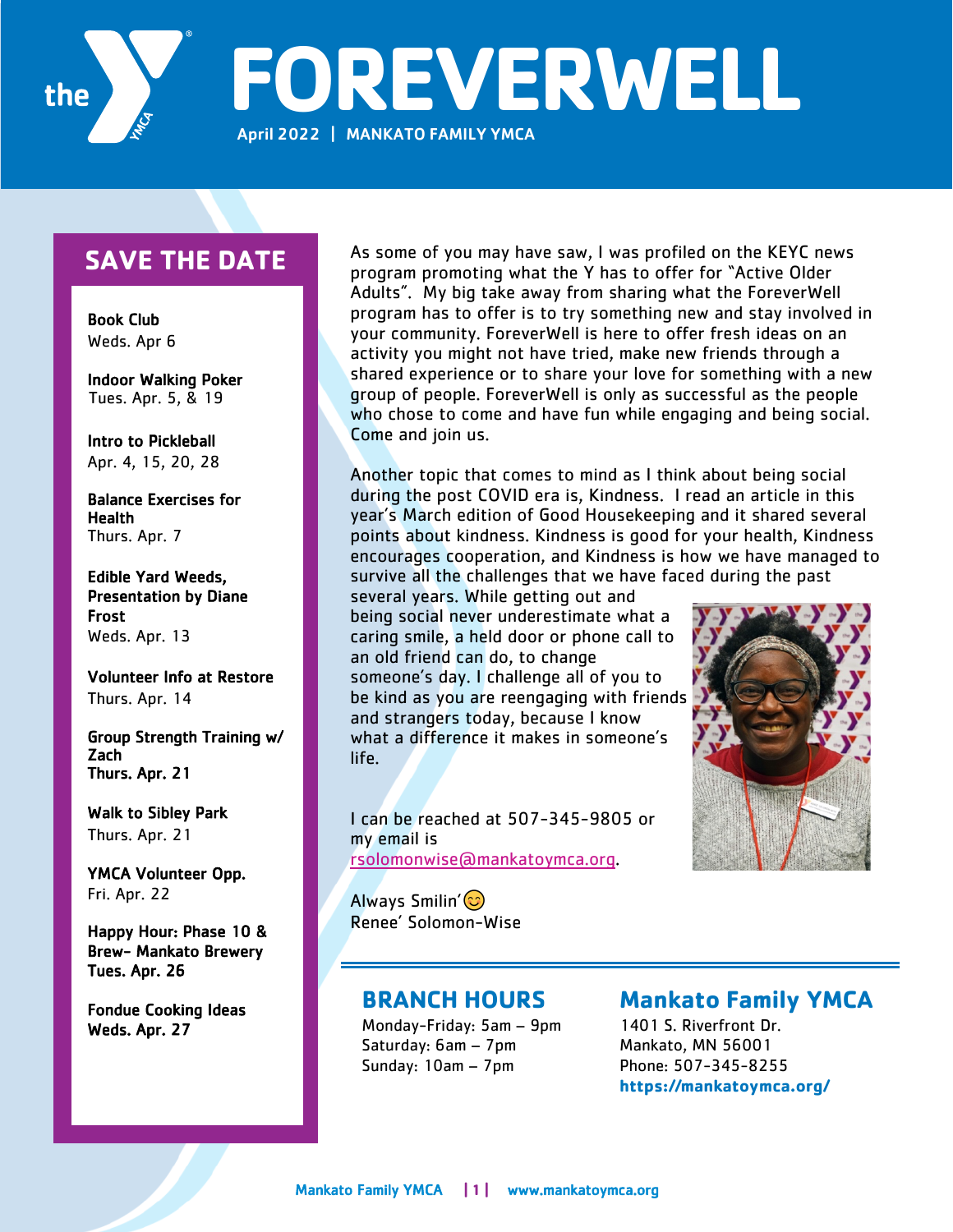# **APRIL FOREVERWELL CALENDAR**

Find the full schedule online at: https://mankatoymca.org/foreverwell-program/ All classes/activities are subject to change or cancellation. \$ - Indicates cost for class or self-pay

| <b>MONDAY</b>                             | <b>TUESDAY</b>                               | <b>WEDNESDAY</b>                             | <b>THURSDAY</b>                                | <b>FRIDAY</b>                                          |
|-------------------------------------------|----------------------------------------------|----------------------------------------------|------------------------------------------------|--------------------------------------------------------|
|                                           |                                              |                                              |                                                | ForeverWell YMCA<br>Bldq.<br>tour/orientation<br>10:30 |
| 4                                         | 5                                            | 6                                            | 7                                              | 8                                                      |
| Intro to Pickleball<br>10:00-11:00 Blue   | <b>Walking Poker</b><br>10:00-10:30 Room     | Interval Training for<br><b>Older Adults</b> | <b>Balance Exercises</b><br>for Health w/ Zach | Phase 10/Yahtzee<br>9:30-10:30 Room                    |
| Gym                                       | 203 Renee                                    | 9:30am Aerobics<br>Studio                    | & Renee 9:30-<br>10:30 Wellness                | 203 w/ Renee                                           |
| <b>ForeverWell YMCA</b>                   | <b>Interval Training</b>                     |                                              | Center                                         |                                                        |
| Bldq.                                     | 10:45-11:30 w/ Y                             | <b>Book Club</b>                             |                                                |                                                        |
| tour/orientation<br>11:30                 | staff                                        | Pepsi Cube, 9:30-<br>10:30                   |                                                |                                                        |
| 11                                        | 12                                           | 13                                           | $\overline{14}$                                | 15                                                     |
| Crocheting/Knitting/                      | <b>ForeverWell YMCA</b>                      | <b>Edible Yard Weeds</b>                     | Volunteer info. At                             | Intro to Pickleball                                    |
| Needlepointing<br>9:30-10:30 Room         | Bldg.<br>tour/orientation                    | presentation by<br>Diane Frost 9:30-         | <b>ReStore Mankato</b><br>Meet in Lobby 9:45-  | 9:30am Blue Gym                                        |
| 203 w/ Renee                              | 9:00                                         | 10:30 Room 103                               | 11 w/ Renee                                    |                                                        |
|                                           |                                              |                                              |                                                |                                                        |
|                                           | <b>Interval Training</b><br>10:45-11:30 w/ Y | Outside Walk w/                              |                                                |                                                        |
|                                           | staff                                        | walking poles Meet<br>in Lobby 10:45-        |                                                |                                                        |
|                                           |                                              | 11:45 w/ Renee                               |                                                |                                                        |
| 18                                        | 19                                           | 20                                           | 21                                             | 22                                                     |
| Coffee and Chat<br>$9:00 - 10:00$ w/      | <b>Walking Poker</b><br>10:00-10:30 Room     | <b>ForeverWell YMCA</b>                      | Group Strength                                 | Cribbage 9:14-<br>10:00 Room 203 w                     |
| Renee                                     | 203 w Renee                                  | bldq.<br>tour/orientation                    | Training w/ Zach &<br>Renee 9:30-10:15         | Renee                                                  |
|                                           |                                              | 9:30                                         | <b>Wellness Center</b>                         |                                                        |
|                                           | <b>Interval Training</b>                     |                                              |                                                | Volunteer                                              |
|                                           | 10:45-11:30 w/ Y<br>staff                    | Intro to Pickleball<br>10:30am Blue Gym      | Outside Walk to<br>Sibley Park Meet in         | <b>Opportunity: Parking</b><br>lot clean up at the Y   |
|                                           |                                              |                                              | Lobby 10:30-11:30                              | 10:30-11:00 w/                                         |
|                                           |                                              |                                              | w/ Renee                                       | Renee & Andrew                                         |
| 25                                        | 26                                           | 27                                           | 28                                             | 29                                                     |
| <b>ForeverWell YMCA</b><br>bldq.          | Crocheting/Knitting/<br>Needlepoint 9:00-    | <b>Fondue Cooking</b><br>Ideas, samples      | Introduction to<br>Pickleball 8:30-9:30        | Coffee and Chat<br>$9:00 - 10:00$ w/                   |
| tour/orientation                          | 10:00 Room 203 w/                            | provided 9:30-                               | Blue Gym w/ Renee                              | Renee                                                  |
| 9:00 Renee                                | Renee                                        | 10:30 Room 103 w/                            |                                                |                                                        |
|                                           |                                              | Renee                                        |                                                |                                                        |
| Walk at Bluff Park,<br>North Mankato Meet | <b>Mankato Brewery</b><br>4:00-6:00 pm Phase |                                              |                                                |                                                        |
| in Lobby 10:00-                           | 10 card game &                               |                                              |                                                |                                                        |
| 11:00 w/ Renee                            | Brews w/ Renee                               |                                              |                                                |                                                        |